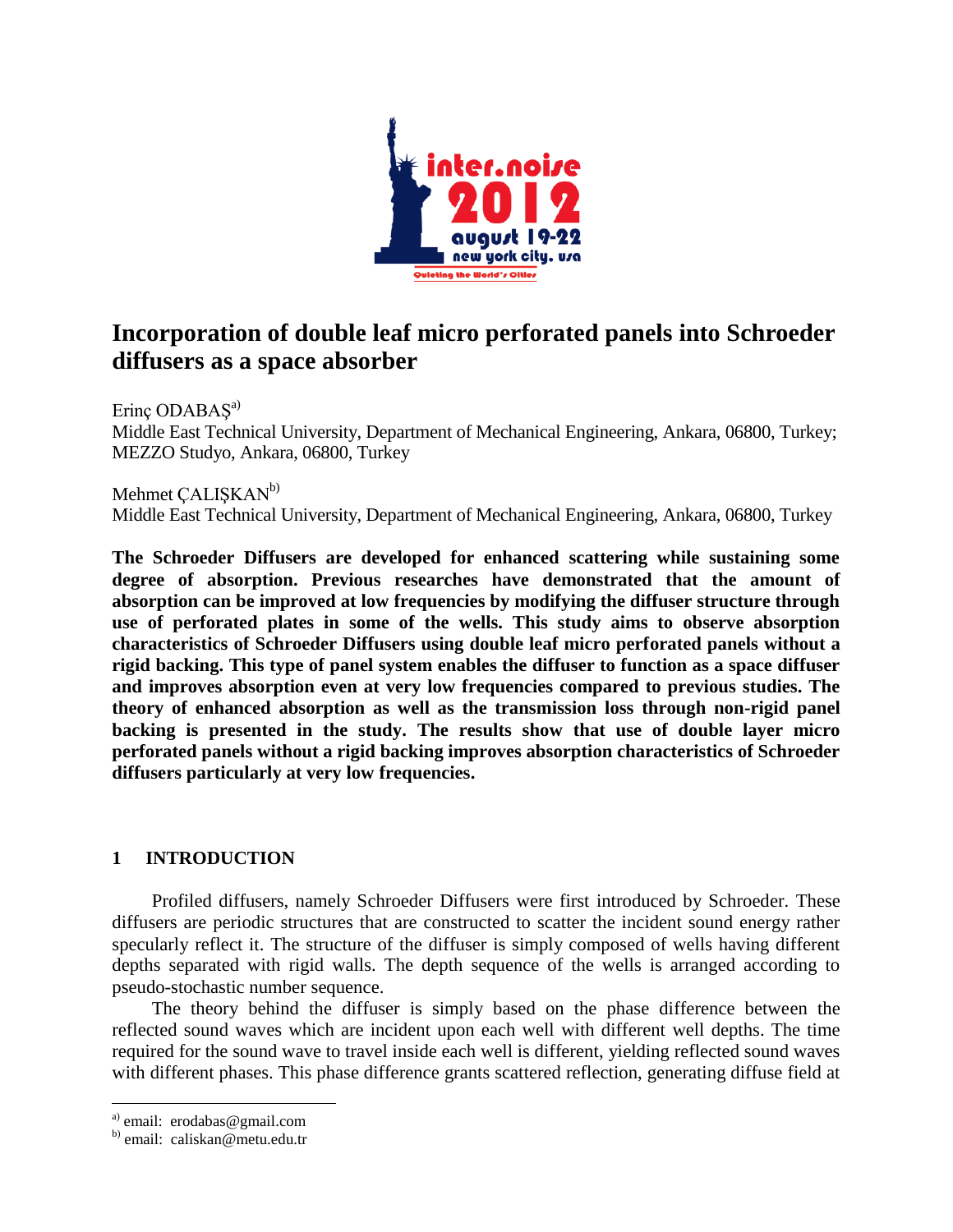the far field. The depth sequence of the diffuser can be determined by either quadratic residue sequence or primary residue sequence. Generally; quadratic residue sequence is employed for Schroeder diffusers, known as quadratic residue diffusers (QRD) in practical applications.

Quadratic residue diffusers are utilized to disperse the incident sound to create diffuse sound field in the far field; however, there have been several researches on the absorption characteristics of QRDs to observe the amount of absorption that can be harnessed through it. K. Fujiwara and T. Miyajima's work<sup>1</sup> at the end of the last century put some effort to observe the amount of absorption of QRDs experimentally. Surprisingly, they observed high degree of absorption, later it was turned out that the amount of absorption was a result of poor construction of the QRD. In the same decade, H. Kuttruff developed a mathematical theory<sup>2</sup> to model the absorption mechanism in QRDs which was based on uniform sound field at the surface of the diffuser by taking average surface admittance of the wells. A more convenient model was developed by P. F. Mechel<sup>3</sup> who studied scattering and absorption mechanism of Schroeder Diffuser by investigating the mutual interaction of the wells with Fourier analysis. Mechel constructed a Fourier decomposition model to consider the coupling between differently tuned wells more rigorously. Mechel's model was very well developed to understand the behavior of the sound field at the entrance of the wells.

More recent studies were carried out at 2000s using Fourier decomposition method that Mechel introduced. T. Wu, T. J. Cox and Y. W. Lam's work<sup>4</sup> focused on mainly the amount of absorption that a QRD provides and based on a mathematical model to improve absorption characteristic by modifying the structure of the diffuser. Thermal and viscous boundary losses were introduced in the study by narrowing QRD wells to increase the amount of absorption in which the diffuser is transformed to a profiled absorber rather than a profiled scatterer. Following study of T. Wu, T. J. Cox and Y. W. Lam<sup>5</sup> suggested to implement perforated panels at the end of diffuser wells in order to further increase the amount of absorption by inserting additional acoustic mass into the structure. Both works studied the effect of adding a resistive layer, in the form of a wire mesh in front of the diffuser, on the absorption mechanism of the QRD. Results obtained from the theoretical model are compared with the experimental results which comply the reliability of the mathematical theory.

Similar approach regarding the addition of perforated panels is tried by Hunecke<sup>6</sup>, by using micro-perforated panels, to obtain both diffusion and absorption characteristics of Schroeder diffusers. The study showed that effect of micro-size perforation enhances absorption in low frequency bands while causing a reduction in scattered sound energy due to the significant amount of absorption in that particular frequency bands. All developed models so far are based on the definition of the absorption mechanism of quadratic residue diffusers either mathematically or experimentally where the QRD is employed with a rigid backing. This particular study focuses on the mathematical model of quadratic residue diffusers utilized with a non rigid backing facing to free field when micro-perforated panels are involved in the structure.

Micro-perforated panel theory is first introduced by  $Maa^7$  in which the acoustic impedance of sub-millimeter size apertures and other design parameters are defined. There are several ways to implement micro-perforated panels (MPP) to absorber devices. Most common uses of MPPs are single and double leaf panel absorbers. Single leaf MMP with a rigid backing introduces a resonance frequency acting as a Helmholtz resonator. Inserting additional MPPs, placed with an air gap, results in a number of distinct resonance frequencies yielding a wide band resonant absorber. To increase the effectiveness of the panel absorber further, K. Sagakami, M. Morimoto and W. Koike $<sup>8</sup>$  studied on a double-leaf MPP with an air gap between and without an air back</sup> cavity to ignore the effect of rigid backing. Avoiding rigid backing provides effective absorption at very low frequencies where conventional types suffer.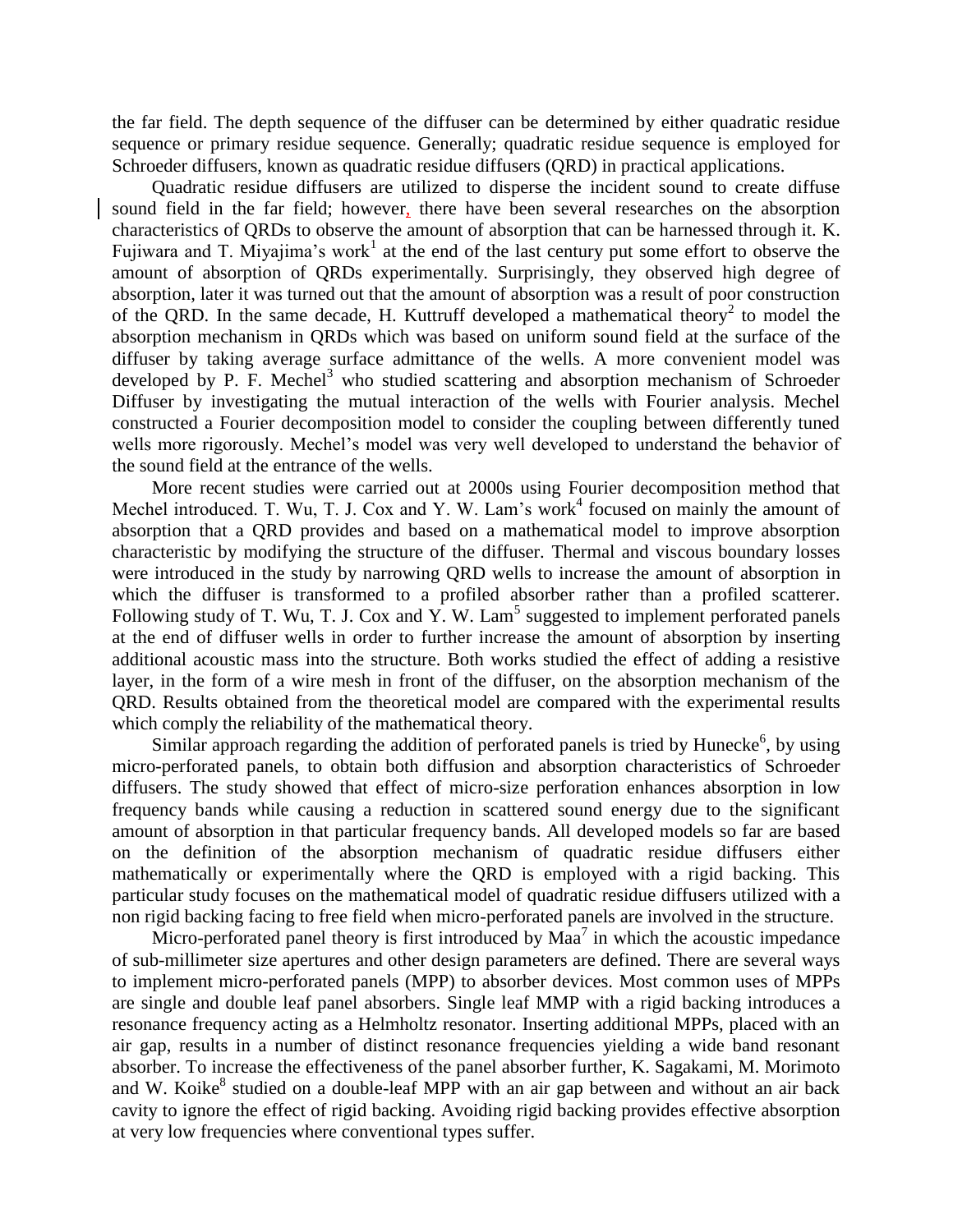In this study, a different use of 1-D quadratic residue diffusers using micro-perforated panels without rigid backing is proposed. Since a rigid backing is not required, QRD is not necessarily mounted on a rigid wall or ceiling, it can be used as a space diffuser where both plane surfaces are exposed to free field. The theory behind the reflection mechanism, as well as the transmission mechanism, is concluded to demonstrate the absorption behavior of the QRD.

#### **2 THEORETICAL METHOD**

In order to predict the reflection at the surface of the diffuser, Fourier decomposition method of Mechel is used. Mechel's analysis more accurately considers the coupling between the wells compared with the average admittance method; hence the mutual interactions between each well can be examined in a correct manner. This analysis can only be applied to periodic structures. Due to the nature of the QRD, the depth sequence is going to be periodic when infinitely many QRDs are mounted along one direction. Since the structure is periodic, the pressure field in front of the diffuser is also periodic and can be expanded by Fourier decomposition.

Figure 1 shows a schematic view of a 1-D QRD with the direction of the coordinate axes and the parameters that are going to found the theory. A very well known formula for the depth sequence of the QRD by Schroeder is described as;

$$
l_n = \frac{c \operatorname{mod}(n^2, N)}{N 2 f_r},\tag{1}
$$

where  $l_n$  is the depth of the n<sup>th</sup> well, *c* is the speed of sound in the medium

, *f<sup>r</sup>* is the design frequency and *N* is the prime number that constructs the quadratic residue sequence.

The following absorption analysis is going to be performed on 1-D QRD where the horizontal panels are micro-perforated panels with an air back cavity between and the rear panel is exposed to free field. The depth of the cavity between each double leaf micro-perforated panel system,  $d_n$ , is determined as  $l - l_n$ , where l is the maximum depth determined by the design wavelength of the QRD.

#### **2 PREDICTION OF ABSORPTION**

#### **2.1 The Impedance of the Micro-perforated Panel**

Micro-perforated panels have been effective panel absorbers for some years due to their potential to absorb sound energy at low frequencies. They are simply considered as a lattice of short tubes with sub-millimeter sizes where the distance between each tube is small compared to the wavelength of incident sound wave. Since the resonance frequencies of both the panel and the apertures are in the same range, their simultaneous effect should be considered. This interaction is described as a parallel connection of impedances of both apertures and the panel. Hence; the specific acoustic impedance of a single layer micro-perforated panel can be obtained by using electric circuit analogy as shown in Figure 2. *ρc* term at the end of the circuit is for the free field impedance at the back of the diffuser.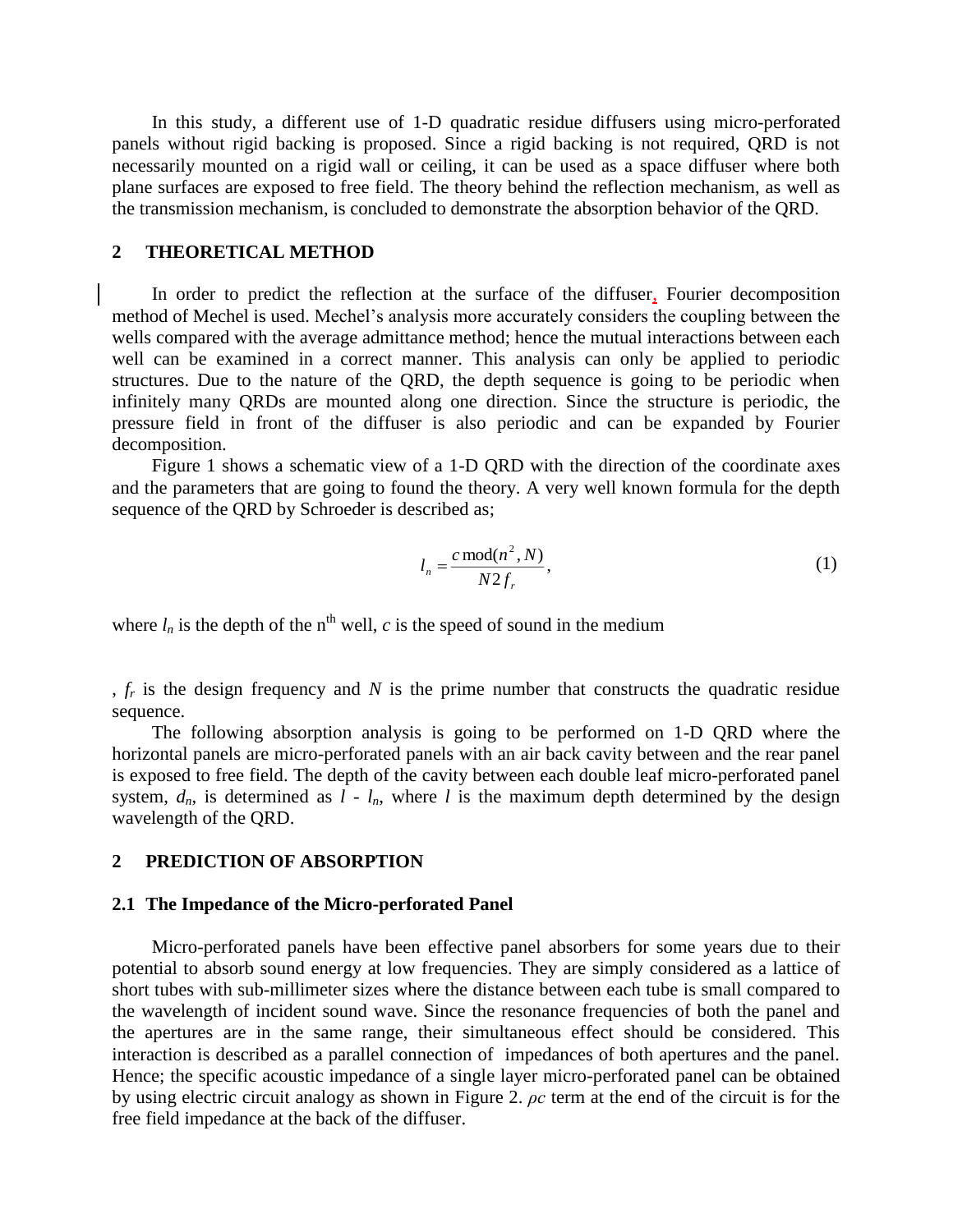The normalized specific acoustic impedance of the panel and the apertures can be formulated as;

$$
Z_M^k = \frac{R_M^k + jM_M^k}{\rho c}, Z_L^k = \frac{R_L^k + jM_L^k}{\rho c}.
$$
 (2)

Each parameter in Eqn. (2) can be found in the study of J. Kang and H. V. Fuchs<sup>9</sup>, and  $k$  is for the number of micro-perforated panels used. Once the impedances of both apertures and the panel are obtained, the normalized specific acoustic impedance of the micro-perforated panel can be calculated by the electric-circuit analogy where both impedances are connected in parallel;

$$
Z_m = Z_T + \left[ \left( \frac{1}{Z_T + 1} \right) + \frac{1}{Z_{d_n}} \right]^{-1},
$$
\n(3)

where  $Z_{dn} = -j\cot(kd_n)$  and  $Z_T$  is the total normalized acoustic impedance of single MPP layer. For simplicity, micro-perforated panel parameters are taken as the same.

#### **2.2 Prediction of Reflection by QRD**

Prediction of reflected energy from the front surface of the QRD is handled by the method explained by Mechel<sup>11</sup>. The sound field in front of the diffuser is the sum of incident plane wave and the scattered sound field determined by the Fourier expansion.

$$
P_e(x, z) = P_e \exp(-ik_x x + ik_z z), \qquad (4)
$$

$$
P_s(x,z) = \sum_{n=-\infty}^{\infty} A_n \exp(-i\beta_n x - i\gamma_n z).
$$
 (5)

Since QRD is periodic, the wave number in x direction is also periodic and described as;

$$
\beta_n = k_x + n \frac{2\pi}{T} \tag{6}
$$

From dispersion relation wave number in z direction can be obtained as;

$$
\gamma_n = -jk \sqrt{(Sin\theta + n\frac{\lambda}{T})^2 - 1} \tag{7}
$$

The boundary condition at the surface of the QRD can be represented by the relation between the sound pressure field and the normal velocity field using specific normalized acoustic admittance,  $G(x)$ ; which can be obtained by a transfer matrix method as the inverse of the specific acoustic impedance;

$$
z(x) = \frac{\rho c}{G(x)} = \frac{\rho c Z_m \coth(jkl_n) + (\rho c)^2}{Z_m + \rho c \coth(jkl_n)}.
$$
 (8)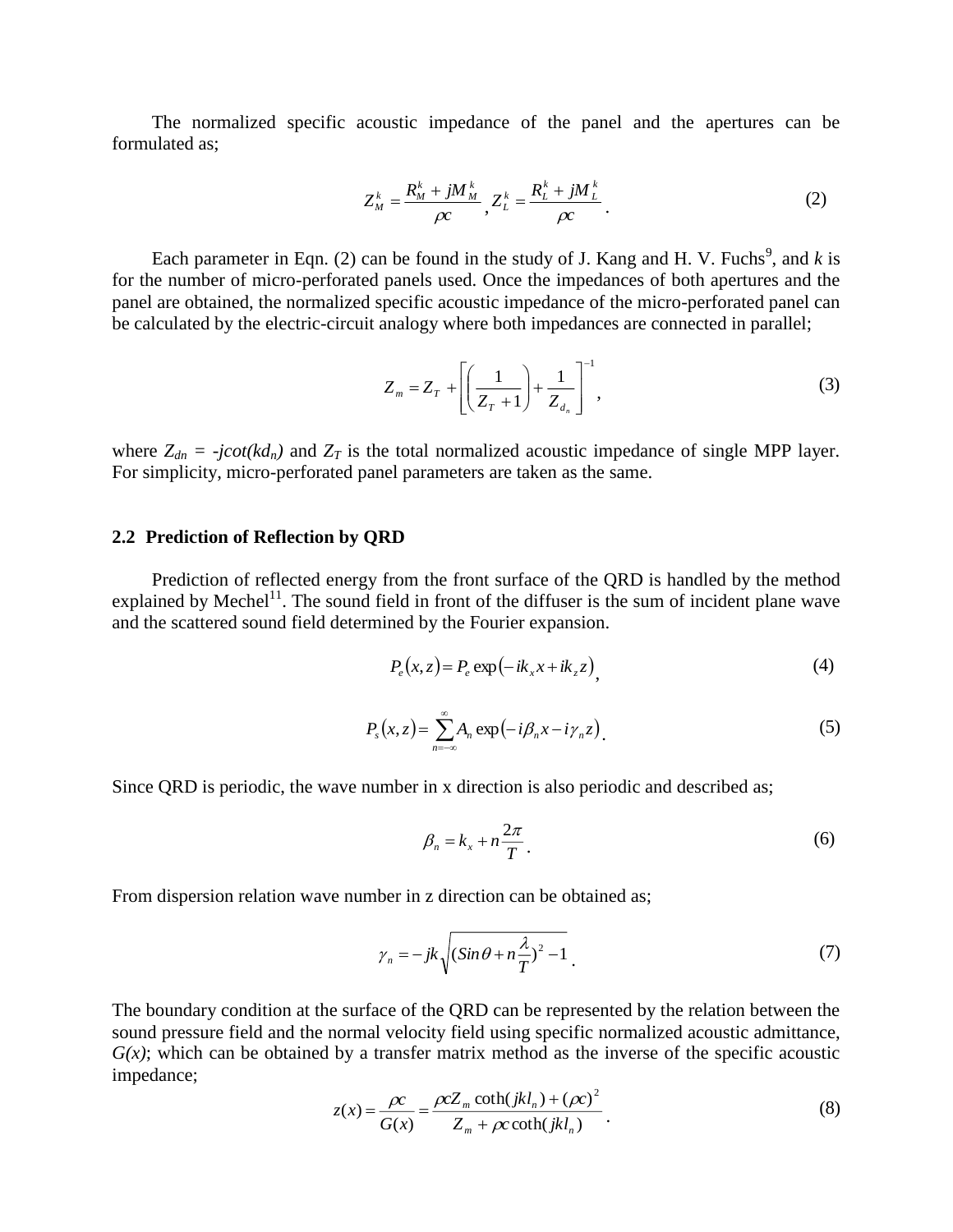The relation between  $P_e$  and  $P_s$  is derived from the boundary condition at the front surface of the QRD as follows;

$$
\cos \theta_e P_e - \sum_{n=-\infty}^{\infty} \frac{\gamma_n}{k} A_n \exp(-jn\frac{2\pi}{T}x) = G(x) \bigg[ P_e + \sum_{n=-\infty}^{\infty} A_n \exp(-jn\frac{2\pi}{T}x) \bigg].
$$
 (9)

Since QRD is periodic, *G(x)* can be represented by Fourier expansion;

$$
G(x) = \sum_{n=-\infty}^{\infty} g_n \exp\left(-jn\frac{2\pi}{T}x\right),
$$
  

$$
g_n = \frac{1}{T} \int_0^T G(x) \exp\left(jn\frac{2\pi}{T}x\right) dx.
$$
 (10)

After inserting Eqn. (10) into the Eqn. (9), multiplying with  $\exp\left(jm\frac{2\pi}{T}x\right)$  $\left(\frac{2\pi}{jm}x\right)$ l  $\exp\left(im\frac{2\pi}{T}x\right)$  and integrating over the period *T,* the following equation is obtained.

$$
\sum_{n=-\infty}^{\infty} A_n \left[ g_{m-n} + \delta_{m,n} \left( \frac{\gamma_n}{k} \right) \right] = P_e(\delta_{m,0} \cos \theta_e - g_m),
$$
\n
$$
m = -\infty, \dots, \infty
$$
\n(11)

The magnitudes of the reflected energy,  $A_n$ , is the solution of Eqn. (11) where infinitely many linear equations should be solved simultaneously. However; the solution converges at the index limits at  $n,m = \pm 2N$ , hence, further calculations are not necessary. Then, the reflection coefficient as a solution of Eqn. (11) is calculated as;

$$
r(\theta) = \left| \frac{A_0}{P_e} \right|^2 + \frac{1}{\cos \theta_e} \sum_{n_s \neq 0} \left| \frac{A_{n_s}}{P_e} \right|^2 \sqrt{1 - (\sin \theta_e + n_s \frac{\lambda}{T})^2} \tag{12}
$$

#### **2.3 Prediction of Transmission through QRD**

The absorption coefficient of the QRD can be obtained both evaluating the reflection coefficient and transmission coefficient of the device. To predict transmission coefficient, the same procedure can be applied by defining a relation between the incident plane wave and the transmitted sound wave. Since QRD is periodic in x direction, transmitted sound field is also periodic. Wave number in x direction can be defined as in Eqn.(6) due to the periodicity yielding  $\gamma_n$  to be given as in Eqn.(7). In terms of defined wave numbers, the transmitted sound wave becomes as;

$$
P_t(x, z) = \sum_{n=-\infty}^{\infty} B_n \exp(-i\beta_n x + i\gamma_n z).
$$
 (13)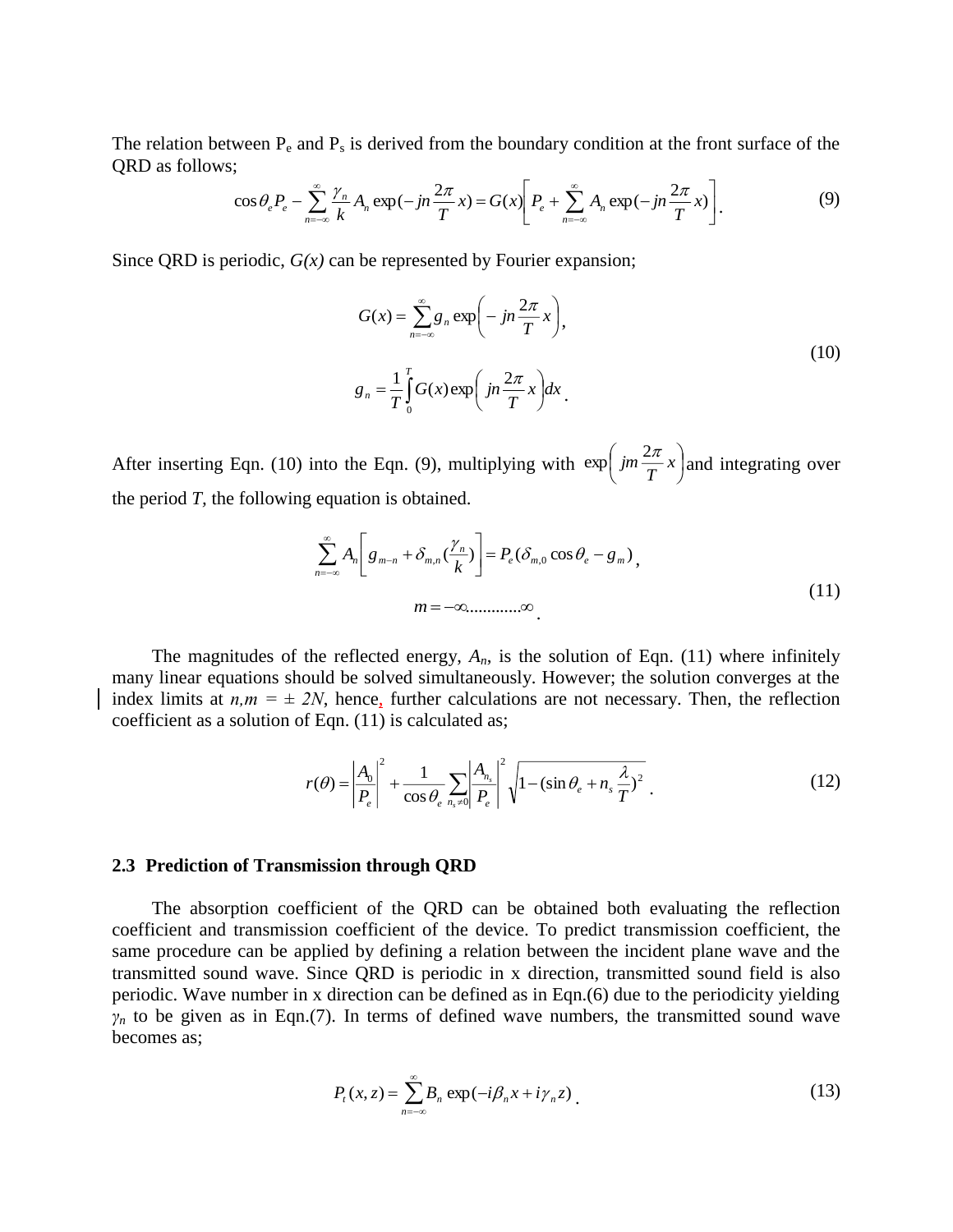The relation between the incident plane wave and transmitted sound wave is not constructed directly with the specific acoustic admittance. Hence, to define the interrelation, a transfer matrix should be established by the boundary conditions at  $z=0$ ,  $z=-l_n$  and  $z=-l$ . When the boundary conditions are gathered in one equation, the interrelation between  $P_e$  and  $P_t$  is formed as;

$$
g_1 P_e + g_2 \sum_{n=-\infty}^{\infty} B_n \exp(-in\frac{2\pi}{T}x) + \sum_{n=-\infty}^{\infty} B_n \frac{\gamma_n}{k} \exp(-in\frac{2\pi}{T}x) = 0
$$
 (14)

Eqn

Eqn.

Equation (14) is expanded with Fourier transform, since the transfer functions  $g_1$  and  $g_2$  are periodic due to the periodicity in the depth sequence. After expansion Eqn.(14) becomes;

$$
\sum_{n=-\infty}^{\infty} B_n \left[ g_{2_{m-n}} + \delta_{m,n} \left( \frac{\gamma_n}{k} \right) \right] = P_e(\delta_{m,0} \cos \theta_e - g_{1_m}),
$$
\n
$$
m = -\infty \dots \dots \infty.
$$
\n(17)

The solution of Eqn.(\*) when the index limits of the infinitely many linear equations terminate at  $n,m = \pm 2N$ , are the magnitudes of the propagating harmonics of the transmitted sound wave,  $B_n$ . Then the transmission coefficient of the QRD is then given by;

$$
t(\theta) = \left| \frac{B_0}{P_e} \right|^2 + \frac{1}{\cos \theta_e} \sum_{n_s \neq 0} \left| \frac{B_{n_s}}{P_e} \right|^2 \sqrt{1 - (\sin \theta_e + n_s \frac{\lambda}{T})^2} \tag{18}
$$

#### **3 NUMERICAL RESULTS**

The theory explained above is utilized to derive the absorption coefficient of onedimensional QRD without a rigid backing. To provide numerical results, QRD and microperforated panel parameters are assigned as given in Table 1 and Table 2. For simplicity, values that define MPPs are taken as the same. When the given parameters are inserted in-to the mathematical model, the absorption coefficient of the system can be obtained by the well known formula;

$$
\alpha(\theta) = 1 - \left[r(\theta) + t(\theta)\right] \tag{19}
$$

Figure 3 illustrates the absorption coefficient of the defined QRD above. The results are given for normal incidence where  $\theta_e = 0$ . The green line demonstrates the absorption coefficient of the QRD where the transmitted energy loss is not considered. This information gives an insight about how much of the sound energy is absorbed at the surface of the QRD. On the other side; the blue line indicates the absorption coefficient of the QRD where both reflected and the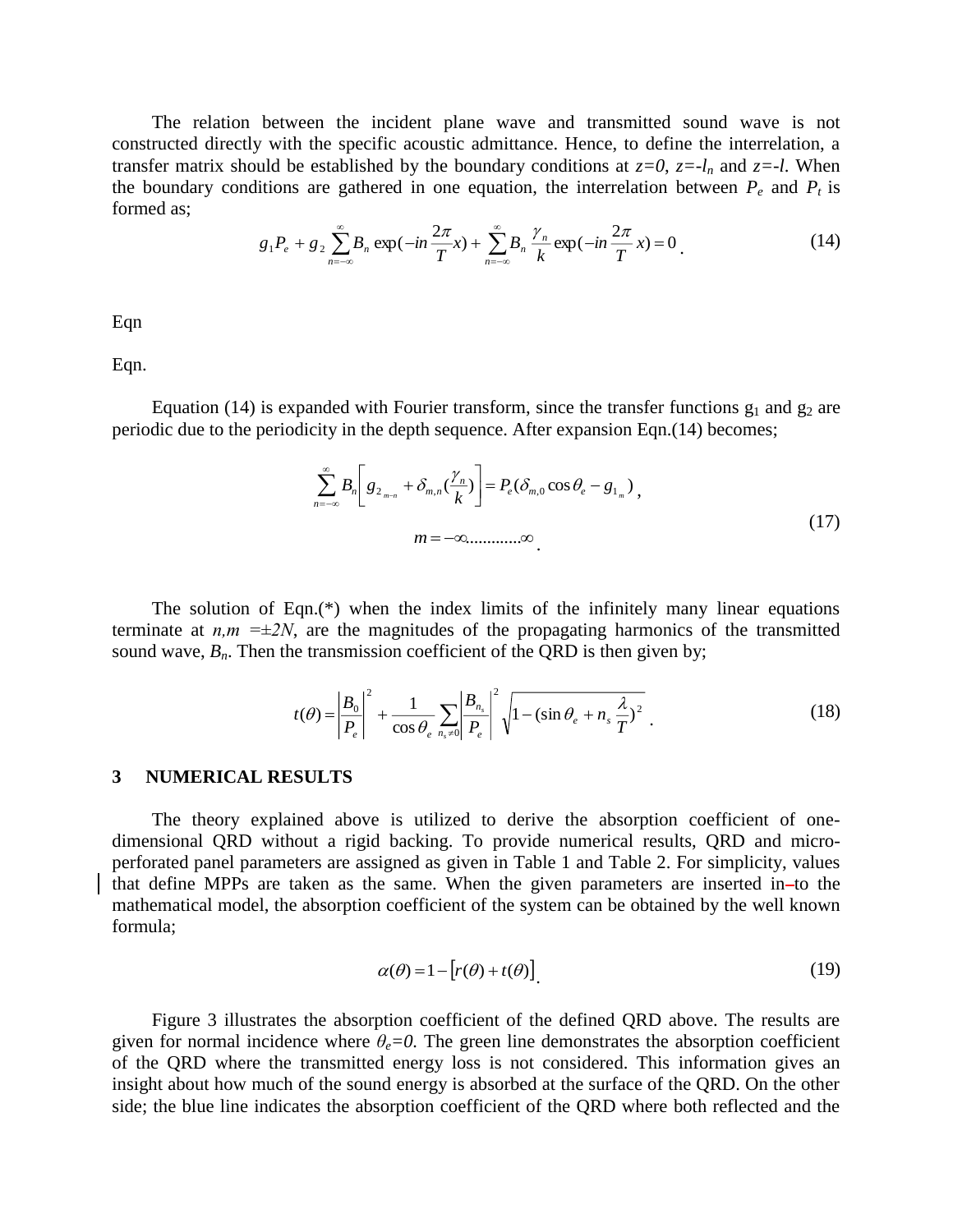transmitted energies are taken into account. The difference between both lines is the energy loss due to the transmission of sound to the back of the non-rigid panel.

### **4 CONCLUSIONS**

The study mainly focuses on a new approach to employ quadratic residue diffusers as a space diffuser rather than hanging onto ceilings or walls as a conventional approach. Here, it is represented as an introductory work on to predict the transmission loss, as well as the reflected energy, of quadratic residue diffusers hanged over space. This usage of QRD enables low frequency absorption since non-rigid backing panels are used. To introduce additional resonance frequencies, micro-perforated panels are constituted as the lateral panels of the QRD. Through modification of the well width of the diffuser, the dominancy of scattered energy on the absorbed energy can be obtained. Increasing well width results in higher scattered energy ratios. However; this study is interested particularly in the low frequency absorption; hence the well width is kept small.

Smaller well widths introduce boundary losses since the wavelength of the interested frequency range becomes comparable to the viscous and thermal boundary layer thicknesses. Future study on this subject is going to include the effect of boundary losses when boundary layer thicknesses are comparable. Considering the effect of boundary losses is going to give an advantage to the QRD such that the absorbed energy harnessed by the diffuser is going to increase. Additionally, to further increase the frequency range where absorption is dominant, the depth sequence of the diffuser can be modified to evenly distribute resonance frequencies. Several optimization methods can be applied to the theory to enhance absorption in desired frequency ranges.

# **5 REFERENCES**

1. K. Fujiwara and T. Miyajima, "Absorption Characteristics of a Practically Constructed Schroeder Diffuser of Quadratic-Residue Type", *Appl. Acoust*. **35**, 149 – 152, (1991)

2. H. Kuttruff, "Sound Absorption by Pseudo stochastic Diffusers (Schroeder Diffusers)", *Appl. Acoust*. **42**, 215 -231, (1994)

3. F. P. Mechel, "The wide-angle Diffuser – A wide-angle Absorber?", *Acustica* **81**, 379 – 401, (1995)

4. T. Wu, T. J. Cox and Y. W. Lam, "From a Profiled Diffuser to a Practical Absorber", *J. Acoust. Soc. Am*. **108**, 643 -650, (2000)

5. T. Wu, T. J. Cox and Y. W. Lam, "A Profiled Structure with Improved Low Frequency Absorption", *J. Acoust. Soc. Am*. **110**, 3064 - 3070, (2001)

### 6. hunecke

7. D. –Y. Maa, "Microperforated Panel wide-band Absorber*",* Noise Control Eng. J. **29**, 77 – 84, (1987)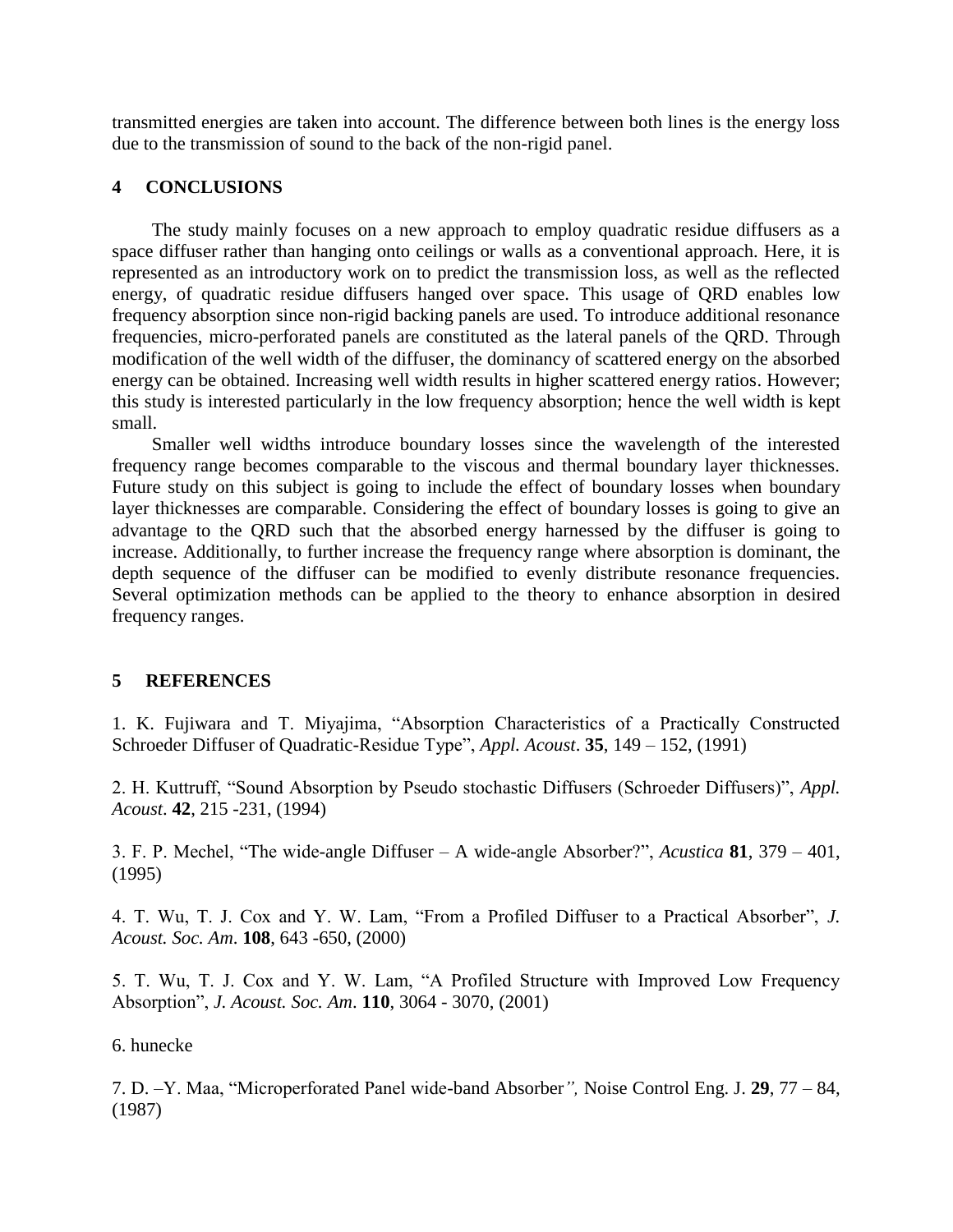8. K. Sagakami, M. Morimoto and M. Yairi, "Double-leaf microperforated panel space absorbers: A revised theory and detailed analysis", *Appl. Acoust*. **70**, 703 – 709, (2009)

9. J. Kang and H. V. Fuchs, "Predicting the absorption of open weave textiles and microperforated membranes backed by an airspace", *J. Acoust. Soc. Am*. **220**, 905 - 920, (1999)

*Table 1 – QRD parameters used in the mathematical model* 

| <b>QRD</b> Parameters       | Values           |
|-----------------------------|------------------|
| Prime number $(N)$          |                  |
| Design frequency $(f_r)$    | 250 Hz           |
| Well width $(b)$            | $1x10^{-2}$ m    |
| Fin width $(w)$             | $3x10^{-3}$ m    |
| Incident angle $(\theta_e)$ | $\Omega^{\rm o}$ |

*Table 2 – Micro-perforated panel parameters used in the mathematical model* 

| <b>MPP</b> Parameters                 | Values                        |
|---------------------------------------|-------------------------------|
| Aperture size $(d^1, d^2)$            | $7x10^{-3}$ m                 |
| Perforation ratio $(p^1, p^2)$        | %1                            |
| Panel thickness $(t^1, t^2)$          | $1x10^{-3}$ m                 |
| Material surface density $(m^1, m^2)$ | $1x10^{-1}$ kg/m <sup>2</sup> |



*Fig. 1 – One dimensional quadratic residue diffuser for N=7*